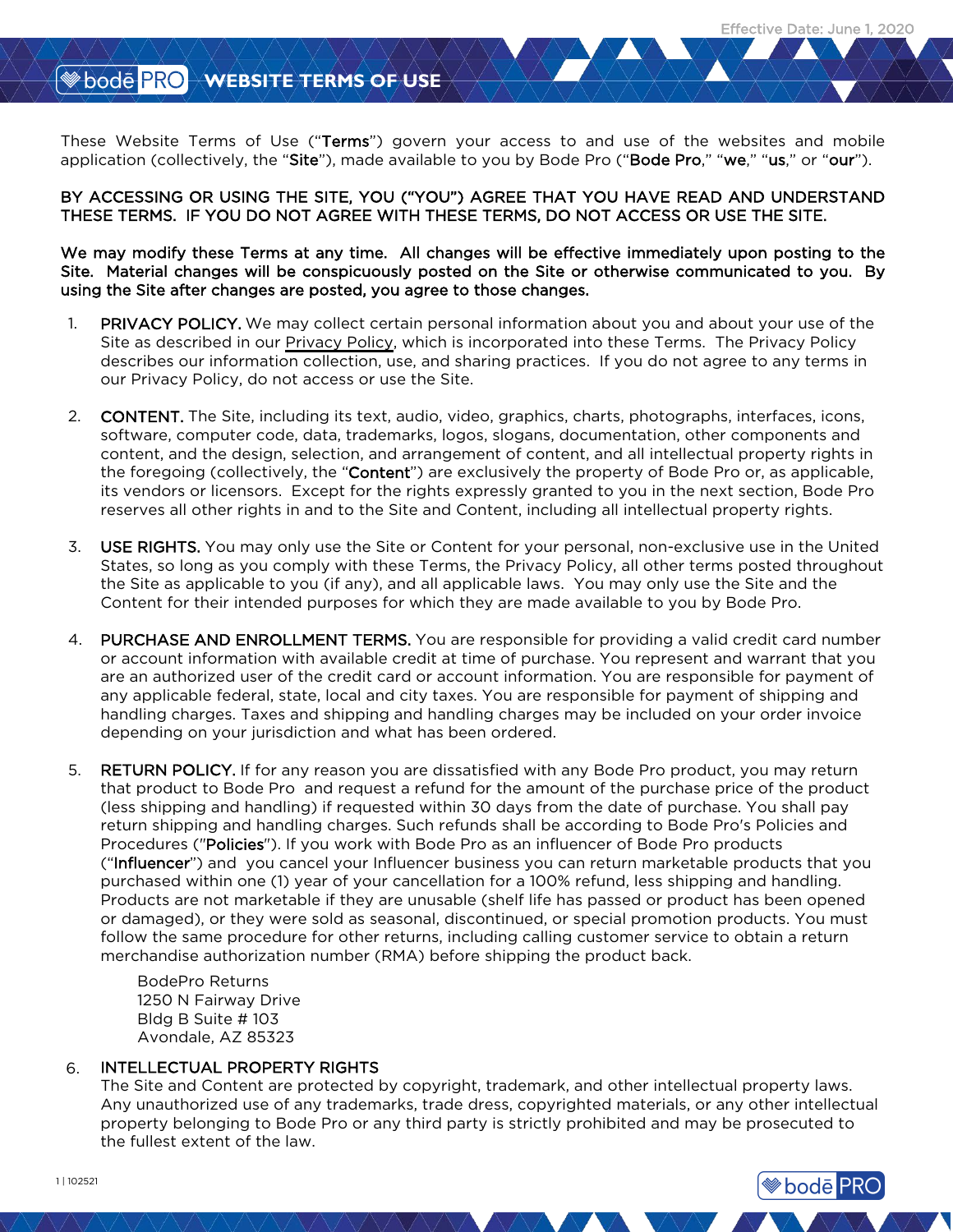### 7. TRADEMARKS

Bode Pro owns certain trademarks, names, logos, insignia, or service marks ("Marks"). You do not have the right to use any Marks except as expressly agreed to in writing by Bode Pro. In addition, the Site may contain third-party marks and third-party copyrighted materials, which are the property of their respective owners. Nothing in these Terms grants to you any rights in or to those third-party marks or materials without such third-party's consent.

- 8. COMPLIANCE WITH LAWS. In connection with your access to and use of the Site, you are responsible for complying with all applicable laws, regulations, and rules of all relevant jurisdictions, including all applicable rules regarding online conduct.
- 9. CHILDREN. The Site is not directed at children under the age of thirteen (13) years old. If you are under thirteen (13) years old, you must immediately stop using the Site.
- 10. VIRUSES. You must use up-to-date, commercially standard, anti-virus software on any computer or device used by you to access the Site. We are not liable for any virus you might receive from our Site or links on our Site, and you access our Site at your sole risk.

#### 11. ACCOUNTS

You may set up an account with us for use of the Site ("Account"). To set up an Account, you will be asked to provide your name, e-mail address, phone number, mailing address, and a password. You also must acknowledge and agree to these Terms to create an account. You must provide accurate information when setting up an account and keep all account information current.

You are responsible for maintaining the confidentiality of your Account and password. You are solely responsible for all uses of your password and Account, including any unauthorized use. You agree to: (a) keep your password confidential and not share it with anyone else, and (b) immediately notify us of any unauthorized use of your password or Account.

You acknowledge and agree that we are authorized to act on instructions received through use of your password and Account, and that we may, but are not obligated to, deny access or block any transaction made through use of your password or Account without prior notice if we believe your password and Account are being used by someone other than you, or for any other reason.

### 12. RESTRICTIONS ON YOUR USE OF THE SITE

- a. You will not copy, duplicate, sell, publish, post, license, rent, distribute, modify, translate, adapt, reverse-engineer, or create derivative works of the Site or Content without Bode Pro's prior written consent.
- b. You will not use the Site for unlawful purposes.
- c. You will not submit inaccurate, incomplete, or out-of-date information via the Site, commit fraud or falsify information in connection with your use of the Site.
- d. You will not engage in data mining or similar data gathering or extraction activities from the Site. You will not use the Site to harvest email addresses, names or other information of the users of the Site or to spam other users of the Site.
- e. You will not access, use, or copy any portion of the Site or Content, through the use of indexing agents, spiders, scrapers, bots, web crawlers, or other automated devices or mechanisms.

**<sup>●</sup>bode PRO**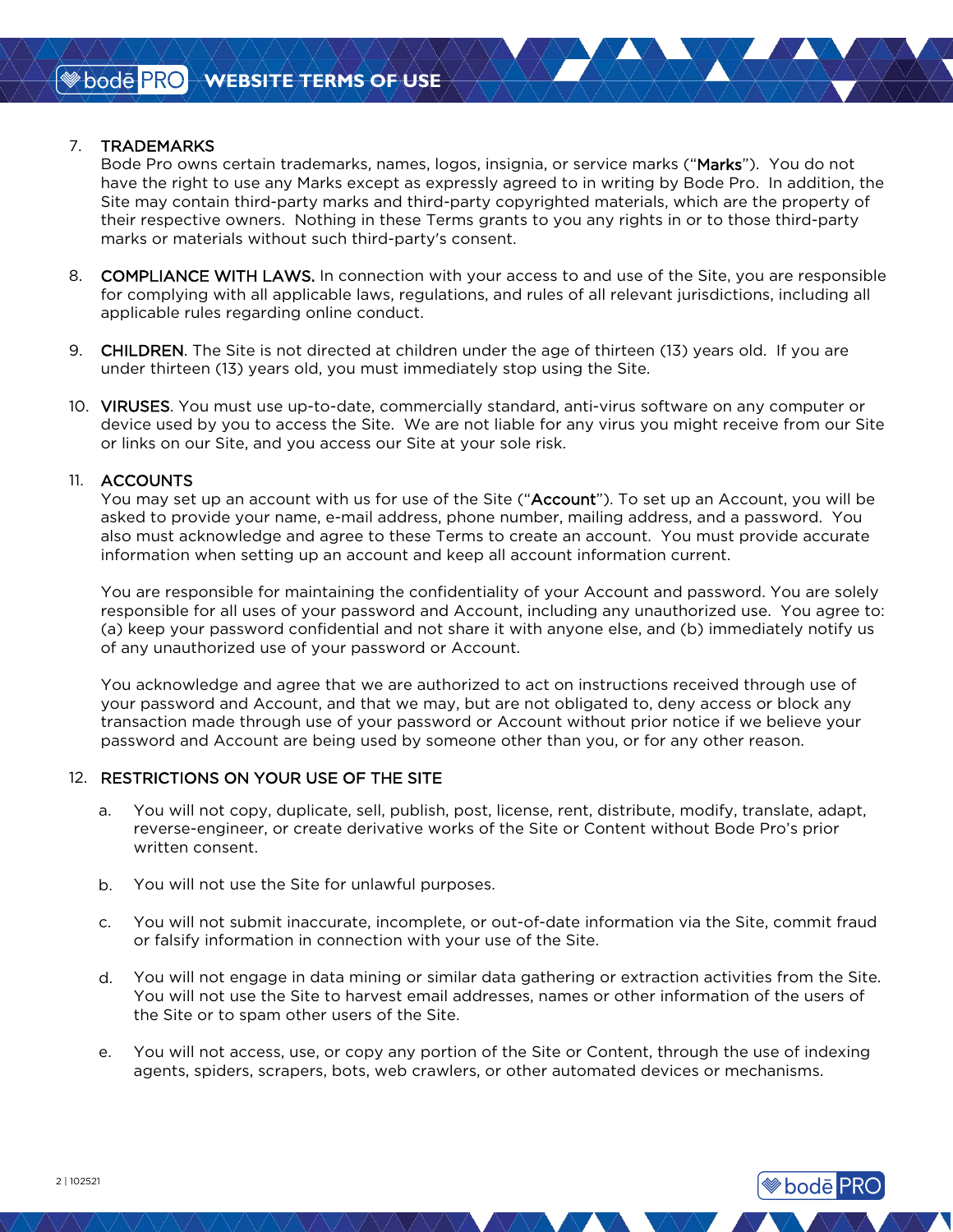# WEBSITE TERMS OF USE

- f. You will not use the Site to post, transmit, input, upload, or otherwise provide any information or material that contains any viruses, worms, Trojan horses, malware, ransomware, adware, or other harmful computer code that may disable, damage, impair, or otherwise interfere with the Site, the servers used to make the Site available, or any other network, computers, hardware, software or systems.
- g. You will not engage in activities that aim to render the Site or associated services inoperable or to make their use more difficult.
- h. You may not frame, mirror or circumvent the navigational structure of any part of the Site.
- i. You may not upload, distribute, transmit, or post anything to or through the Site that: (i) is fraudulent, libelous, obscene, pornographic, indecent, violent, offensive, hate speech, harassing, threatening, defamatory, harms another person, or the like; (ii) invades the privacy of another or includes the confidential or proprietary information of another; or (iii) is protected by intellectual property rights without the express prior written consent of the owner of such intellectual property rights.
- j. You may not engage in any conduct while using the Site that Bode Pro considers inappropriate, unauthorized, or contrary to the intended purpose of the Site.
- 13. FEEDBACK AND OTHER CONTENT SUBMITTED BY YOU. If you submit comments or feedback to us regarding the Site or its Content, or any other comments, questions, requests, content or information that is not personal information ("Feedback"), we may use any comments and feedback that you send us in our discretion and without attribution or compensation to you.
- 14. SOCIAL MEDIA. Links to Bode Pro's social media pages (e.g., Facebook, Instagram, and Twitter) are included on the Site ("Social Media Pages"). Because anyone may post or tag on Social Media Pages, posts do not necessarily reflect Bode Pro's views. We reserve the right to remove anything from our Social Media Pages, in our sole discretion. We may also take steps to block users from access to our Social Media Pages who violate these Terms. If we follow, like, re-tweet, favorite, share, or re-post an individual's content on our Social Media Pages, that is not an endorsement of that third party or any service or company they represent.
- 15. LINKS TO THIRD PARTY SITES. Bode Pro may provide, via its websites, links to other third party websites or resources and/or advertisements or other such promotional materials. Because Bode Pro has no control over the content of linked-to sites or the quality of the goods or services offered via these linked to sites, you acknowledge and agree that Bode Pro is not responsible for and in no way guarantees or endorses: (1) the availability of linked- to sites or resources; (2) the accuracy or completeness of any content available at or through the linked-to sites; (3) the goods or services offered via these third-party sites. Accordingly, you acknowledge and agree that Bode Pro shall not be responsible or liable to you in any manner, directly or indirectly, for any damage or loss caused or alleged to be caused by or in connection with use of or reliance on the content of any linked- to website and/or the quality of any goods or services offered by or through any linked to third- party site.

### 16. DISCLAIMER OF WARRANTIES.

THE SITE AND CONTENT ARE PROVIDED "AS IS," "AS AVAILABLE," AND WITHOUT ANY WARRANTY OF ANY KIND. TO THE MAXIMUM EXTENT PERMITTED BY APPLICABLE LAW, BODE PRO EXPRESSLY DISCLAIMS ALL WARRANTIES OF ANY KIND WITH RESPECT TO THE SITE AND CONTENT, EXPRESS OR IMPLIED, INCLUDING WITHOUT LIMITATION THE IMPLIED WARRANTIES OF MERCHANTABILITY, FITNESS FOR A PARTICULAR PURPOSE, TITLE, NON-INFRINGEMENT, AND ANY WARRANTIES ARISING FROM STATUTE, SUCH AS COURSE OF PERFORMANCE, COURSE OF DEALING OR USAGE IN TRADE.

**bode** PRO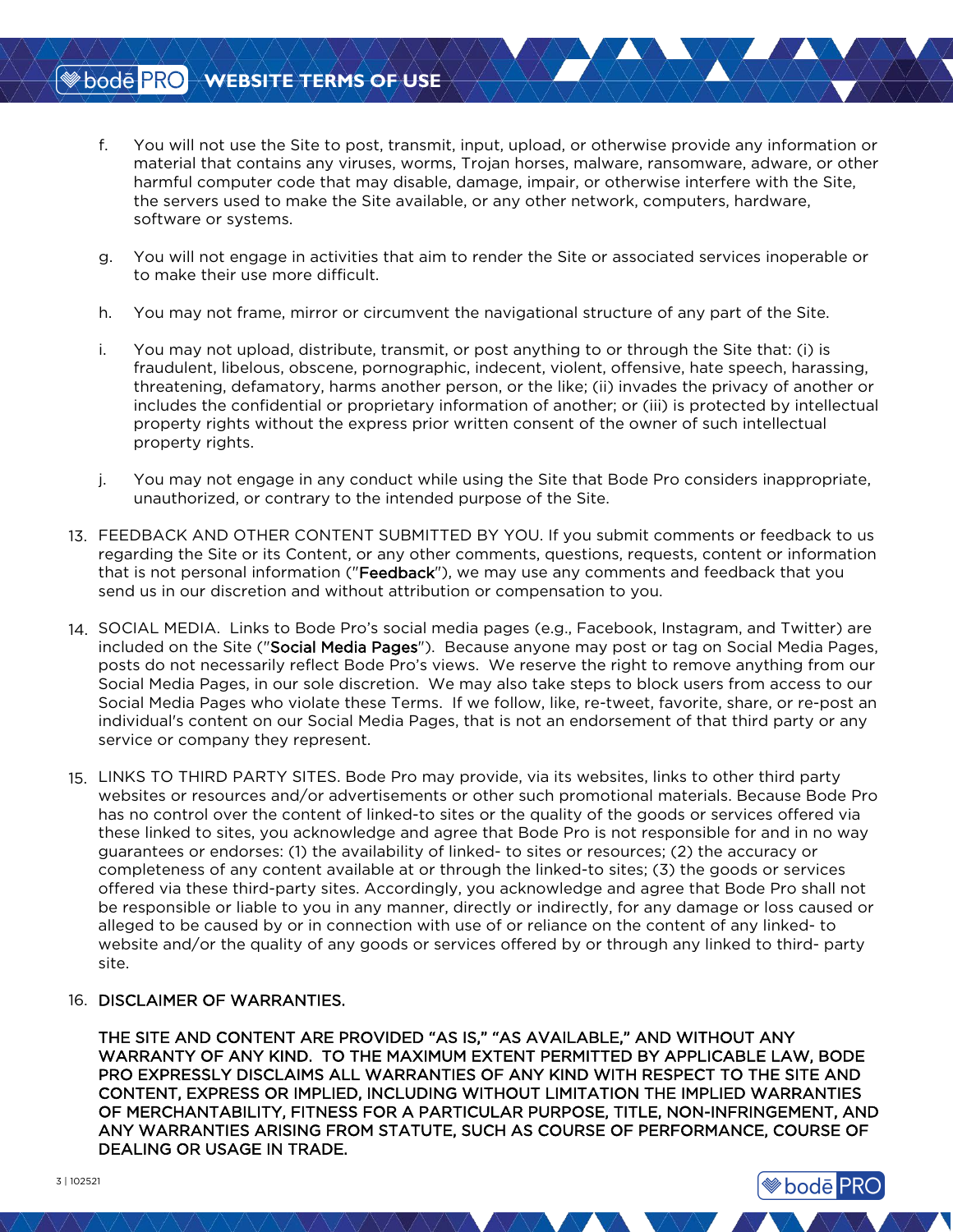BODE PRO MAKES COMMERCIALLY REASONABLE EFFORTS TO ENSURE THAT ALL CONTENT ON THE SITE IS ACCURATE AND RELIABLE, BUT NEITHER ACCURACY NOR RELIABILITY ARE GUARANTEED. BODE PRO DOES NOT WARRANT OR GUARANTEE THE QUALITY, COMPLETENESS, TIMELINESS, OR AVAILABILITY OF THE SITE OR CONTENT. BODE PRO DOES NOT WARRANT OR GUARANTEE THAT THE SITE OR CONTENT WILL BE UNINTERRUPTED OR ERROR-FREE, THAT ANY DEFECTS IN THE SITE OR CONTENT WILL BE CORRECTED, OR THAT THE SITE OR THE SERVERS THAT MAKE THE SITE AVAILABLE ARE FREE OF VIRUSES OR OTHER HARMFUL CONDITIONS OR COMPONENTS.

WITHOUT LIMITING THE GENERALITY OF THE FOREGOING, WE DO NOT WARRANT OR ENDORSE ANY THIRD-PARTY CONTENT.

17. LIMITATION OF LIABILITY.

TO THE MAXIMUM EXTENT PERMITTED BY APPLICABLE LAW, IN NO EVENT WILL BODE PRO OR ITS DIRECTORS, OFFICERS, OWNERS, EMPLOYEES, CONTRACTORS, REPRESENTATIVES, CONSULTANTS, VOLUNTEERS, AGENTS, SUPPLIERS, ATTORNEYS OR LICENSORS (TOGETHER, "BODE PRO PARTY(IES)") BE LIABLE FOR ANY DIRECT, INDIRECT, SPECIAL, INCIDENTAL, EXEMPLARY, PUNITIVE, OR CONSEQUENTIAL LOSS OR DAMAGE, ARISING OUT OF OR IN CONNECTION WITH THE SITE OR CONTENT, OR YOUR ACCESS TO OR USE OF, OR INABILITY TO ACCESS OR USE, THE SITE OR CONTENT, REGARDLESS OF THE FORM OF ACTION, WHETHER THE CLAIM IS BASED IN CONTRACT, TORT (INCLUDING NEGLIGENCE), STRICT LIABILITY, WARRANTY, OR OTHERWISE, AND EVEN IF A BODE PRO PARTY HAS EXPRESS KNOWLEDGE OF THE POSSIBILITY OF THE LOSS OR DAMAGE.

YOUR SOLE AND EXCLUSIVE REMEDY IS TO STOP ACCESSING AND USING THE SITE OR CONTENT.

WITHOUT LIMITING THE FOREGOING, IN NO EVENT WILL THE AGGREGATE LIABILITY OF THE BODE PRO PARTIES ARISING OUT OF OR IN CONNECTION WITH THE SITE OR CONTENT, OR YOUR ACCESS TO OR USE OF, OR INABILITY TO ACCESS OR USE, THE SITE OR CONTENT EXCEED \$100 U.S.D., EVEN IF ANY REMEDY PROVIDED FAILS OF ITS ESSENTIAL PURPOSE. SOME JURISDICTIONS DO NOT ALLOW THE EXCLUSION OR LIMITATION OF CERTAIN DAMAGES, SO SOME OF THE ABOVE EXCLUSIONS AND LIMITATIONS MAY NOT APPLY TO YOU.

- 18. INDEMNIFICATION. YOU SHALL INDEMNIFY, DEFEND AND HOLD HARMLESS THE BODE PRO PARTIES FROM AND AGAINST ALL LOSSES, CLAIMS, LIABILITIES, DEMANDS, COMPLAINTS, ACTIONS, DAMAGES, JUDGMENTS, SETTLEMENTS, FINES, PENALTIES, EXPENSES, AND COSTS (INCLUDING WITHOUT LIMITATION REASONABLE ATTORNEYS' FEES) THAT ARISE OUT OF OR IN CONNECTION WITH (A) YOUR VIOLATION OF APPLICABLE LAWS, (B) YOUR MISUSE OF THE SITE OR ANY CONTENT, AND (C) YOUR BREACH OF THESE TERMS OR ANY OTHER TERMS ON THE SITE. WE RESERVE, AND YOU GRANT TO US, THE EXCLUSIVE RIGHT TO ASSUME THE DEFENSE AND CONTROL OF ANY MATTER SUBJECT TO INDEMNIFICATION BY YOU (SUBJECT TO YOUR CONTINUING INDEMNIFICATION).
- 19. USE IN THE UNITED STATES. This Site is intended for use in the United States only. We do not guarantee that use of this Site will be available or permitted in any location other than the United States. If you choose to access this Site from a location other than the United States, you do so at your own risk.

THE EXISTENCE OF THIS SITE OR ANY CONTENT SHALL NOT BE CONSTRUED AS BODE PRO OR THE BODE PRO PARTIES OFFERING SUCH SITE OR CONTENT TO PERSONS IN JURISDICTIONS WHERE THE PROVISION OF SUCH SITE OR CONTENT IS PROHIBITED BY LAW.

**Sode PRO**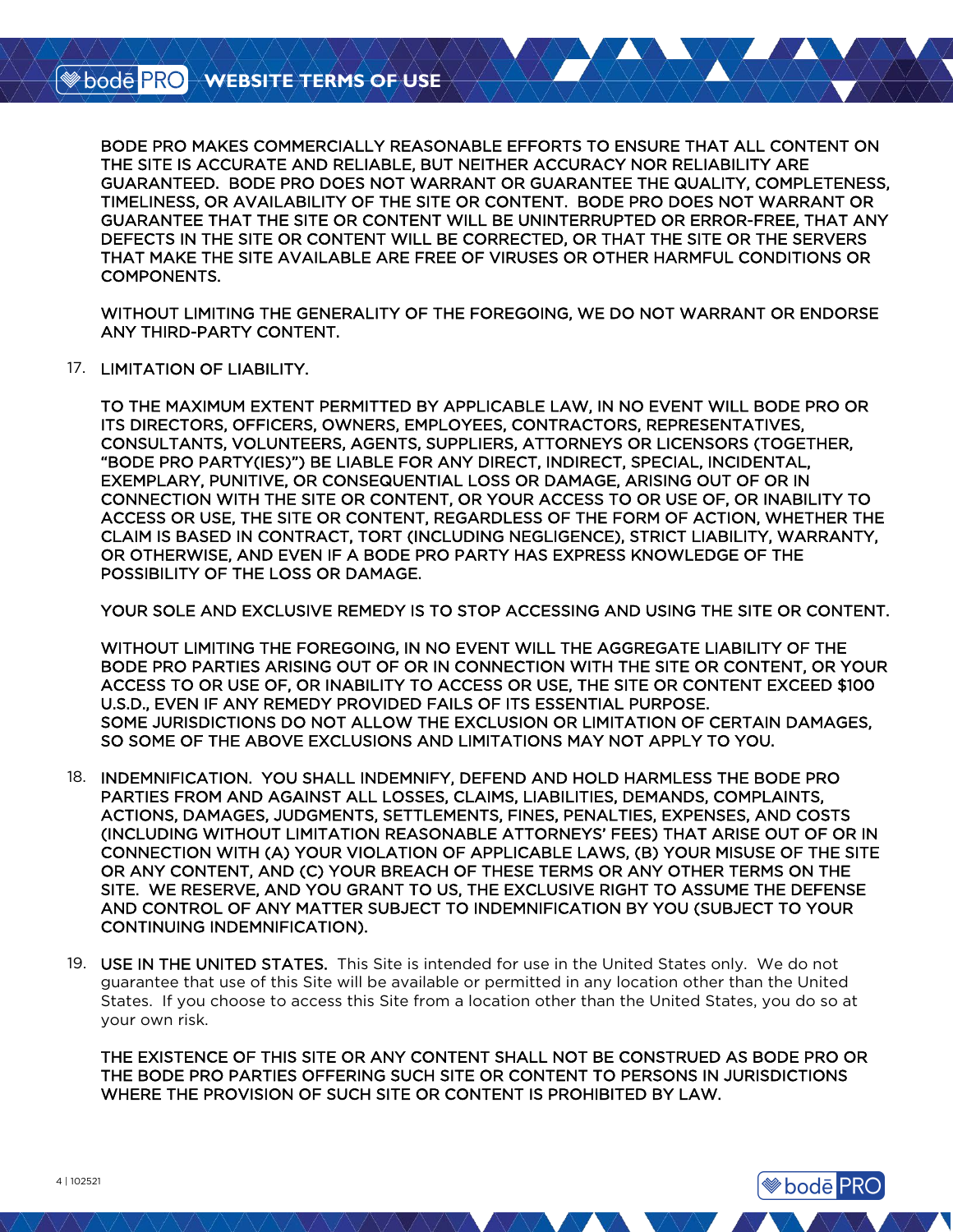- 20. TERMINATION. If you violate applicable laws or these Terms, you are immediately prohibited from further use of the Site or Content, and we may restrict your access to the Site or Content. Bode Pro may suspend or terminate the Site or any Content, in whole or in part, at any time in its sole discretion for any reason. Bode Pro shall not be liable to you or anyone else for any damages arising from or related to Bode Pro's suspension or termination of your access to the Site or the Content, or in the event Bode Pro modifies, discontinues or restricts the availability of the Site or the Content (in whole or in part).
- 21. SITE UNAVAILABILITY. Without limiting the generality of the previous section, the Site or Content may be unavailable or limited for various reasons, and we shall not be liable to you for any such unavailability, including without limitation (a) hardware, software, server, network, or telecommunications failures, (b) severe weather, war, riot, act of God, fire, earthquake, strike, labor shortage, etc., (c) regulatory restrictions and other acts of government, (d) interruptions due to utility and power companies, and (e) interruptions due to hacking or other malicious intrusion.
- 22. COOPERATION WITH LAW ENFORCEMENT. Bode Pro will cooperate with law enforcement if you are suspected of having violated applicable laws. YOU WAIVE AND HOLD BODE PRO AND THE BODE PRO PARTIES HARMLESS FOR ANY COOPERATION WITH, OR DISCLOSURE OF YOUR INFORMATION TO, LAW ENFORCEMENT RELATING TO YOUR SUSPECTED VIOLATION OF APPLICABLE LAWS.
- 23. DISPUTES. These Terms, and your access to and use of the Site, are governed by the laws of the State of Illinois, without regards to its conflict of laws principles. Venue is exclusively in the state or federal courts, as applicable, located in Scottsdale, Arizona. The parties expressly agree to the exclusive jurisdiction of those courts. Any cause of action or other claim brought by you with respect to the Site or Content must be commenced within one year after the cause of action or claim arises.
- 24. TERMS APPLICABLE TO NEW JERSEY CUSTOMERS. No provision in these Terms shall apply to any consumer in New Jersey if the provision limits remedies for (i) negligence, (ii) products liability claims, (iii) the punitive damages laws, (iv) the New Jersey Uniform Commercial Code, or (v) failure to reasonably protect against harm arising from certain criminal acts of third parties (e.g., computer hacking and identity theft). The provisions of these Terms concerning the exclusion or limitation of certain damages are not applicable in New Jersey with respect to statutory damages, punitive damages, loss of data, and loss of or damage to property. Bode Pro reserves all rights, defenses and permissible limitations under the laws of New Jersey and under the laws of your state of residence.
- 25. USE IN THE UNITED STATES. This Site is intended for use in the United States only. We do not guarantee that use of this Site will be available or permitted in any location other than the United States. If you choose to access this Site from a location other than the United States, you do so at your own risk.
- 26. ASSIGNMENT. We may assign our rights and delegate our duties under these Terms at any time to any party without notice to you. You may not assign your rights or delegate your duties under these Terms without our prior written consent. These Terms inure to the benefit of Bode Pro's successors and assigns.
- 27. **ENTIRE AGREEMENT.** These Terms, the Privacy Policy, and any terms posted throughout the Site (if any) are the entire agreement between you and Bode Pro with respect to your access to and use of the Site. In the event of conflict between these Terms and our Privacy Policy, our Privacy Policy will control.

**<sup>●</sup>bode PRO**